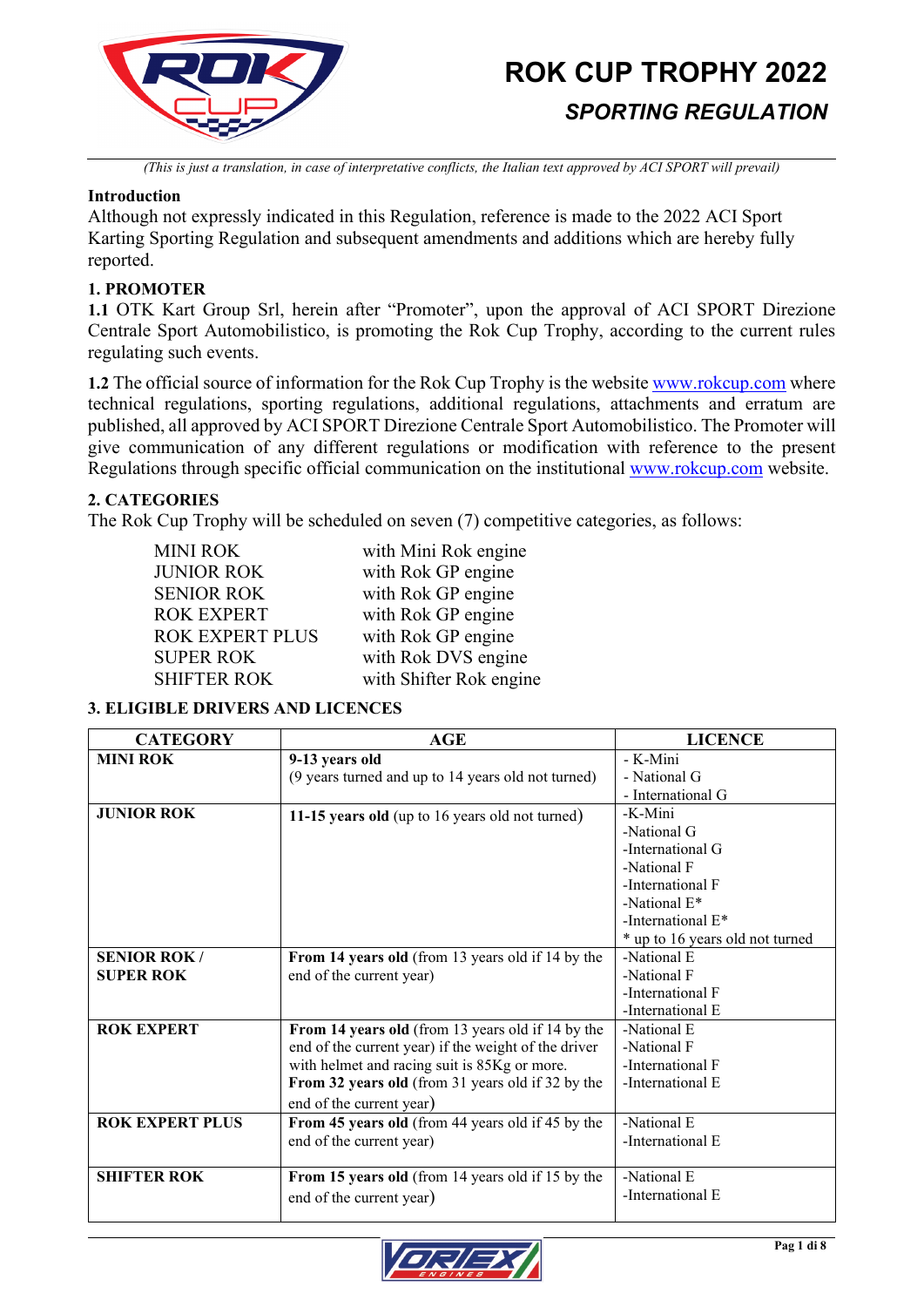

*(This is just a translation, in case of interpretative conflicts, the Italian text approved by ACI SPORT will prevail)*

Eligible drivers: entrants and drivers holding a Karting entrant/driver licence released by ACI. Entrants and drivers holding a licence released by a foreign ASN (National Sporting Authority) who want to participate in a national or international event organized in Italy (the events must be registered on the national sporting calendar with authorized foreign participation – ENPEA - and/or international sporting calendar) must hold the authorization/VISA of their own ASN, which released them the licence.

The authorization/VISA must be presented to the organizer who must request it.

The no-show of this document, if ACI or FIA are aware of this, is a violation of art.2.3.7.b and 3.9.4.c of International Sporting Code and implies applying the provided penalties .

Licences must be current and valid for the classes in which the registration is required.

#### **4. CALENDAR**

Calendar as attached.

#### **5. TROPHY STRUCTURE**

All the races can be open to foreign drivers' participation (ENPEA).

The Promoter has the possibility to organize other races on one or more days during the year. The Promoter can also provide events with limited number of participants, prior ACI SPORT authorization.

# **5.1 ROK CUP ITALIA**

The Rok Cup Italia is scheduled on 8 rounds (on one or more days), as per calendar attached to this regulation.

Determination of the Rok Cup Italia final ranking:

-in order to enter the Rok Cup Italia final ranking it is necessary to take part\*, imperatively, in at least 5 (five) rounds of the same category.

- the best 5 results\*\* out of 8 (3 excluded races) will be taken into consideration in the Rok Cup Italia final ranking; in case one competition is cancelled and there is no other chance to do the the best 4 results out of 7 (3 excluded races) will be taken into consideration, and so on.

- In the race (or more races) where the driver is, eventually, excluded from the event, he will not be given any scores (zero scores) and the result will be considered in the final ranking without the possibility to exclude it, regardless of the race stage in which the driver will be excluded, even if before the qualifying practices. In this case, no additional scores (punti gettone) will be assigned.

- The driver will receive additional scores (punti gettone) for each round he takes part in as explained in art. 6.1a.

*\* with to take part we consider: to participate at least in the official qualifying practices of the race.* \*\**As result we consider: the scores gained throughout the whole race weekend, including qualifying heats, race 1 and race 2.*

The winner of the Rok Cup Italia final ranking in each category will be awarded with the title of 2022 Rok Cup Italia Champion.

# **5.1a MINI ROK CATEGORY REGULATIONS**

For the Mini Rok category the Rok Cup Italia 2022 practices will be (limited number) reserved to a maximum of 34 drivers, for each race-practice they will use engines provided by the promoter.

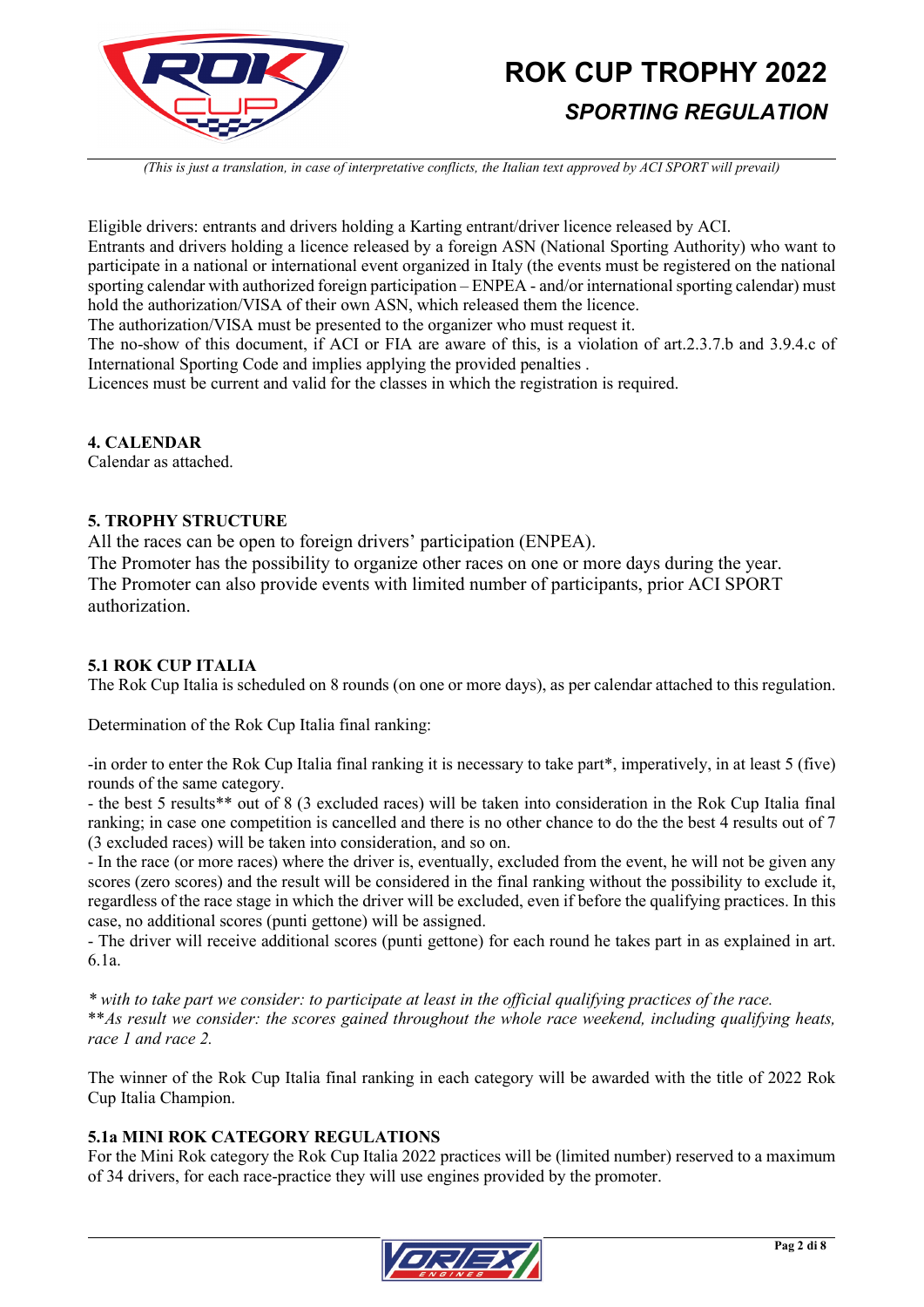

*(This is just a translation, in case of interpretative conflicts, the Italian text approved by ACI SPORT will prevail)*

The same procedure might be applied to further Rok Cup Trophy practices, and the number of pilots allowed will be announced step by step as per regulation.

#### **5.2 ROK CUP SOUTH**

The Rok Cup South is scheduled on 7 rounds (on one or more days), as per calendar attached to this regulation.

Determination of the Rok Cup South final ranking:

-in order to enter the Rok Cup South final ranking it is necessary to take part \*\*, imperatively, in at least 3 (three) rounds of the same category.

- the best 5 results\*out of 7 will be taken into consideration in the Rok Cup South final ranking

In case, due to circumstances beyond our control, one competition is cancelled and there is no other chance to do the race in other dates/tracks, with reference to the Rok Cup South Ranking, the best 4 results out of 6 will be taken into consideration.

…and so on, in case of other cancellations (always 2 excluded race).

- In the race (or more races) where the driver is, eventually, excluded from the event, he will not be given any scores (zero scores) and the result will be taken into account in the final ranking without the possibility to exclude it, regardless the race stage in which the driver will be excluded even if before the qualifying practices. In this case, no additional scores (punti gettone) will be assigned.

- The driver will receive additional scores (punti gettone) for each round he takes part in as explained in art. 6.1a.

*\*As result we consider: the scores gained throughout the whole race weekend, including qualifying heats, race 1 and race 2.*

*\*\*with to take part we consider: to participate at least in the official qualifying practices of the race.*

# **5.3 ROK CUP CHALLENGE**

The Rok Cup Challenge is scheduled on several rounds (on one or more days), as per calendar attached to this regulation.

All results\* of each driver in each Rok Cup Challenge round will be taken into consideration in the ROK CUP CHALLENGE final ranking. The driver will receive additional scores (punti gettone) for each round he takes part in as explained in art. 6.1a.

In the race (or more races) where the driver is, eventually, excluded from the event, he will not be given any scores (zero scores) and the result will be considered in the Rok LeVanto Trophy final ranking regardless the race stage in which the driver will be excluded. In this case, no additional scores (punti gettone) will be assigned.

*\*As result we consider: the scores gained throughout the whole race weekend, including qualifying heats, prefinal and final.*

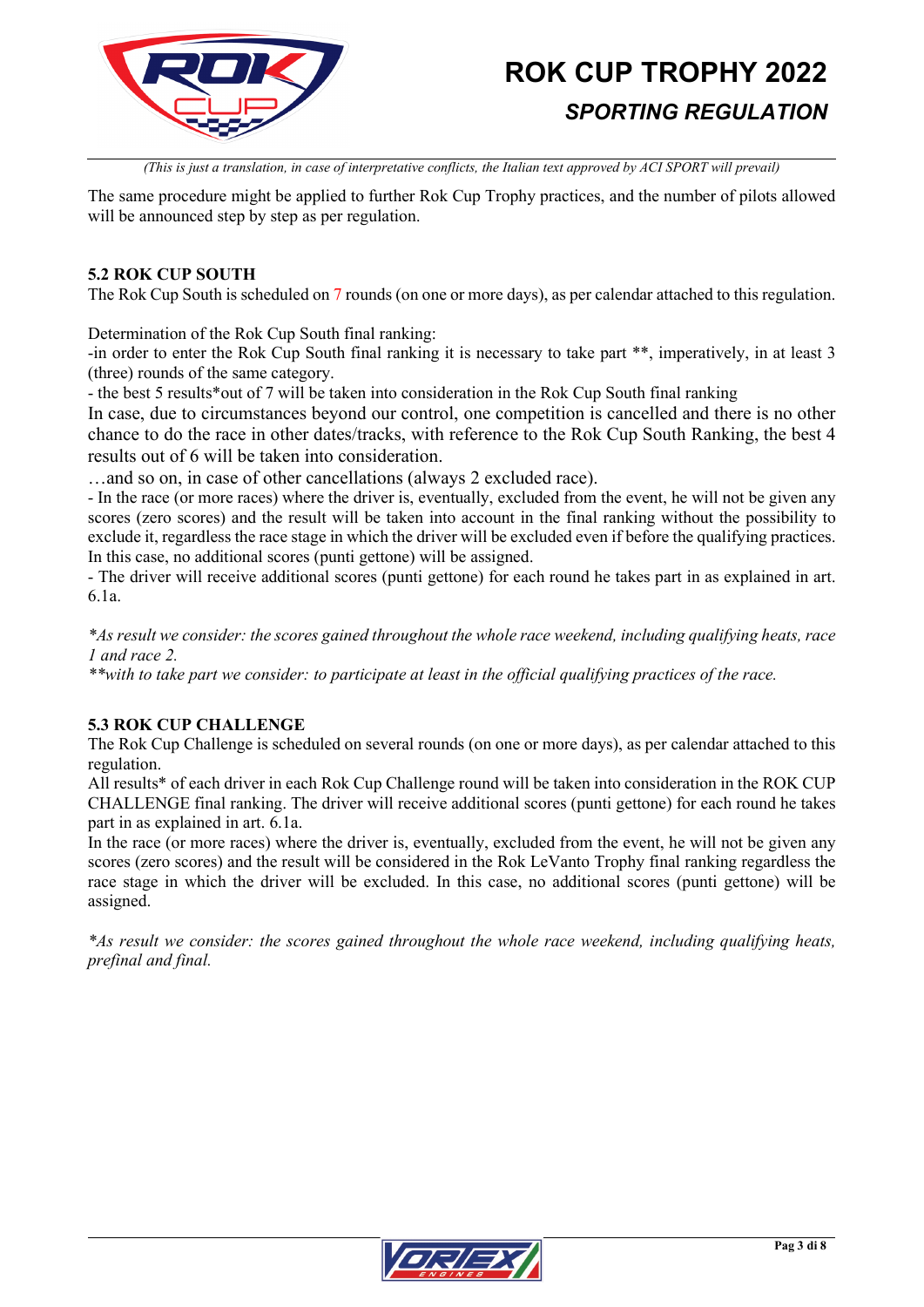

*(This is just a translation, in case of interpretative conflicts, the Italian text approved by ACI SPORT will prevail)*

#### **6. SCORES**

According to the order of arrival in the official rankings of race-2 (prefinal) and race-1 (final) of each round, the drivers entering the ranking will be assigned the following scores:

| <b>Position</b>        | Scores race-1*      | Scores race-2*         | Qualifying   |
|------------------------|---------------------|------------------------|--------------|
|                        | <b>Final scores</b> | <b>Prefinal scores</b> | heats scores |
| $1^{\circ}$            | 50                  | 25                     | 6            |
| $2^{\circ}$            | 40                  | 20                     |              |
| $3^\circ$              | 32                  | 16                     |              |
| $4^\circ$              | 26                  | 13                     |              |
| $\overline{5^{\circ}}$ | 22                  | 11                     |              |
| $6^{\circ}$            | 20                  | 10                     |              |
| $7^\circ$              | 18                  | 9                      |              |
| $8^{\circ}$            | 16                  | 8                      |              |
| $9^{\circ}$            | 14                  | 7                      |              |
| $10^{\circ}$           | 12                  | 6                      |              |
| $11^{\circ}$           | 10                  | 5                      |              |
| $12^{\circ}$           | 9                   | 4                      |              |
| $13^\circ$             | 8                   | 3                      |              |
| $14^{\circ}$           | 7                   | $\overline{2}$         |              |
| $15^{\circ}$           | 6                   |                        |              |
| $16^{\circ}$           | 5                   |                        |              |
| $17^\circ$             | 4                   |                        |              |
| $18^{\circ}$           | 3                   |                        |              |
| $19^\circ$             | $\overline{2}$      |                        |              |
| $20^{\circ}$           |                     |                        |              |

*\*Scores assigned according to the race format of the Rok Cup Italia*

# **Rok Cup Italia format**

In case the number of drivers taking part in the event exceeds the maximum number of drivers admitted on track and the heats are necessary, and race-2 will not be run, the scores usually assigned for race-2 will be assigned to the first fifteen (15) occupying the first fifteen (15) positions of the starting grid of race-1.

In case, for any reasons, race-2 will not be run, the scores usually assigned for race-2 will be assigned to the first fifteen (15) drivers occupying the first fifteen (15) positions of the starting grid of race-1.

# **Rok Cup South and Rok Cup Challenge Format**

In case the number of drivers taking part in the event exceeds the maximum number of drivers admitted on track and the heats are necessary, the scores usually assigned for prefinal will be assigned to the first fifteen (15) drivers occupying the first fifteen (15) positions of the starting grid of the final.

In case, for any reasons, the final will not be run, the scores usually assigned for prefinal will be assigned to the first fifteen (15) drivers of the qualifying practices. The scores usually assigned to the first twenty (20) classified drivers of the final will be assigned to the first twenty (20) classified of prefinal.

# **6.1.a ADDITIONAL SCORES ("PUNTI GETTONE")**

The driver will receive 10 additional scores for each round of the Rok Cup Italia, Rok Cup South, Rok Cup Challenge he takes part in, to be added to the scores gained during the round. If the driver does not gain any scores in the race, he will receive these 10 additional scores anyway. Of course, these additional scores will be summed to the scores of the ranking this race is included in. In order to receive the additional scores, the driver must race the official qualifying practices at least. The 10 additional scores gained on the occasion of each race attended cannot be deleted, they will be considered totally (They cannot be discarded).

Drivers excluded from the event upon Race Stewards' decision, will not be given any score (even additional scores).

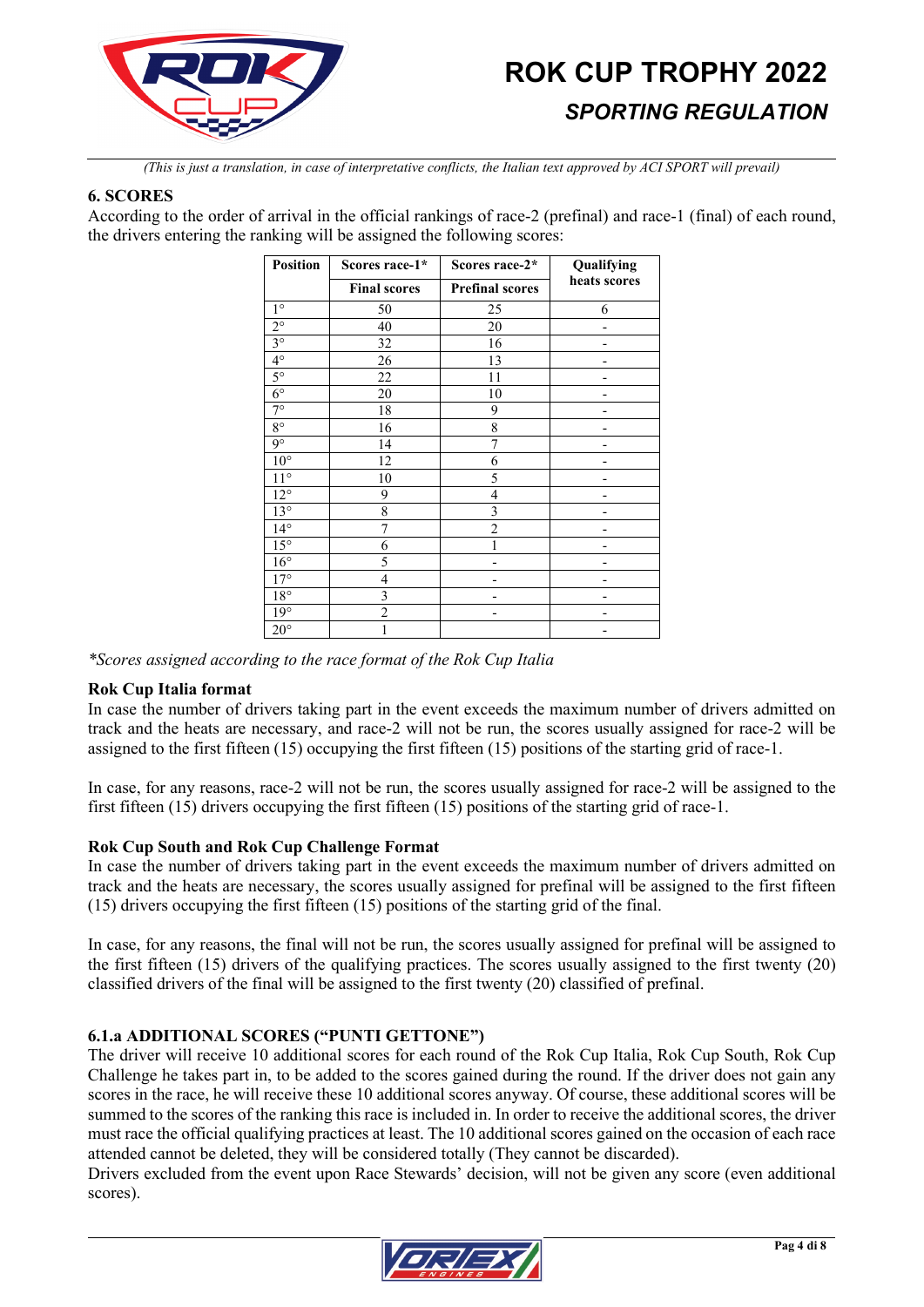

*(This is just a translation, in case of interpretative conflicts, the Italian text approved by ACI SPORT will prevail)*

#### **6.1.b. EX-AEQUO.**

In case of x-aequo between two or more drivers within the same ranking, the highest number of best positions gained in the final or in race-1\* is decisive (\*for the Rok Cup Italia rounds). In case of a further ex-aequo, the highest number of best positions gained in the prefinal or in race-2<sup>\*</sup> is decisive (\*for the Rok Cup Italia rounds).

# **7. ROK CUP SUPERFINAL**

The Rok Cup Superfinal is a one-round competition, scheduled on several days; the registrations are managed upon invitation.

Italian and foreign drivers, coming from each single Rok National Trophies or others, qualified (having received a prize/recognition by the Promoter) and wild drivers will take part in this race.

For Wild card drivers with Italian licence the admission requirement to the Rok Cuup Superfinal is the following:

- to take part in at least 5 races of Rok Cup Italia;

- or
- to take part in all the three races of the Campionato Italiano ACI ROK and 2 Rok Cup Italia races (for Senior Rok and Junior Rok);
- or
	- to take part in at least 4 races of Rok Cup Sud.

An official announcement with all the details will follow.

The Promoter has the authority to reserve or reject any registrations and/or entries at any time in the ways and terms provided by the National Sporting Regulation.

The Race Specific Regulation of the ROK CUP SUPERFINAL can have different provisions compared to the current Rok Cup Trophy Sporting and Technical Regulation.

#### **8. ROK CUP WINTER TROPHY**

The Rok Cup Winter Trophy is a single race, on one or more days.

The winner of this race will gain the title of Winner of the ROK CUP WINTER TROPHY of the category.

The race specific regulation of the ROK CUP WINTER TROPHY can have different provisions compared to the current Rok Cup Trophy Sporting and Technical Regulation.

#### **9. CAMPIONATO ITALIANO ACI ROK**

The ACI Rok Italian Championship is reserved for Senior Rok and Junior Rok categories and it is scheduled on 3 (three) rounds on the occasion of the Campionato Italiano ACI Karting.

The technical rules of the Campionato Italiano ACI Rok are the same Technical rules taken and approved for the Rok Cup Trophy; the Sporting rules\* are the ones of the Campionato Italiano ACI Karting (\*except for the admitted Licences – (Art.3) and the sponsor on chassis and race clothing (Art.12), which will be regulated by these Rok Cup Trophy's Sporting rules).

# **10. SPECIAL TROPHIES**

# **10.1 ROOKIE ROK TROPHY**

The Rookie Rok Trophy is scheduled to be run within the Rok Cup Italia for the **Mini Rok** category.

This trophy is restricted exclusively to the drivers who are running for their very first time in a karting competition in 2022 season. Essential requirement to attend the Rookie Rok Trophy is that the driver owns the karting licence in 2022 for the first time.

Drivers who wish to attend the Rookie Rok Trophy shall give communication of their first participation ever in a karting competition, within 15 (fifteen) days from the day of the race attended, by sending an e-mail with a copy of their licence and ACI SPORT written statement declaring they own a karting licence for the first time in 2022 to the e-mail address [info@vortex-rok.com.](mailto:info@vortex-rok.com)

The Rok Cup Trophies Promoter will start to calculate the total score of any driver admitted to the Rookie Trophy, only upon receipt of the request of registration to the special Trophy.

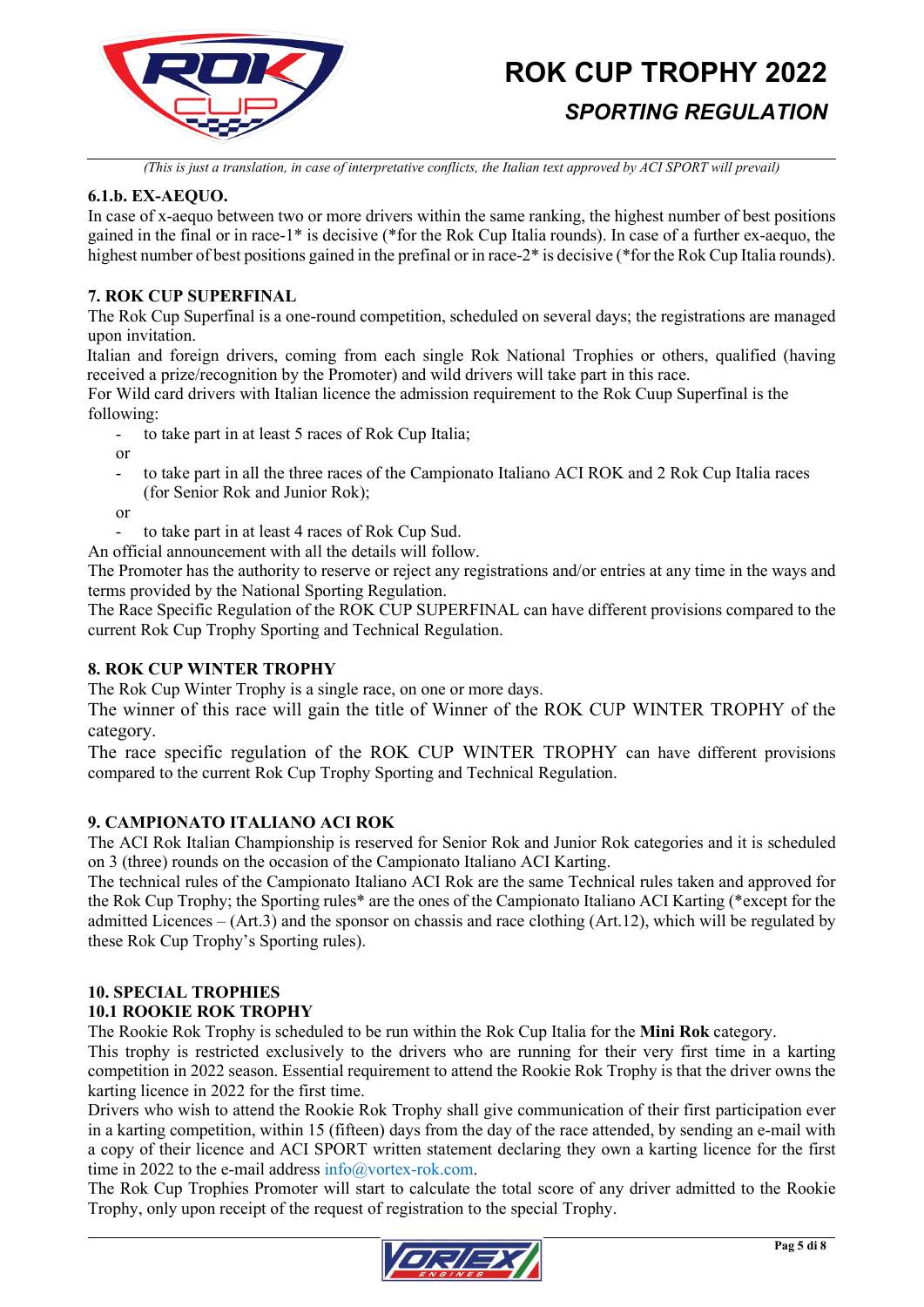

*(This is just a translation, in case of interpretative conflicts, the Italian text approved by ACI SPORT will prevail)*

Only scores gained in the 15 (fifteen) days before the registration request to the Rookie Rok Trophy will be taken into consideration with retroactivity effects.

The Rookie Rok Trophy ranking will be drawn up by taking into consideration all scores and additional scores gained by each driver, in each round of the Rok Cup Italia.

Scores will be assigned according to Art.6.

In case of ex-aequo, refer to Art.6.1.b.

To enter the final ranking of the ROOKIE ROK TROPHY it is necessary to take part \*\*, imperatively, in 3 rounds at least.

Drivers excluded from the event upon Race Stewards' decision, will not be given any score (even additional scores).

*\*\*with to take part we consider: to participate at least in the official qualifying practices of the race.*

#### **10.2 LADY ROK TROPHY**

The Lady Rok Trophy is scheduled to be run within the Rok Cup Italia for the **Mini Rok**, **Junior Rok, Senior Rok, Rok Expert, Super Rok and Shifter Rok** categories.

This Trophy is restricted exclusively to girls racing in the abovementioned Rok categories and the registration is done automatically, with the first participation in one round of the Rok Cup Italia.

The ranking of the Lady Rok Trophy is drawn up by taking into consideration all scores and additional scores that female drivers gained in each round of the Rok Cup Italia.

Scores will be assigned according to the following procedure: at the end of the round, drivers registered to the Lady Rok Trophy will be assigned the scores according to Art.6. of this Regulation. The total scores obtained will be multiplied by a coefficient, that is: the sum of the scores obtained by the driver in the specific round (qualifying practices, race-1, race-2, not including the additional scores) will be multiplied by the number of drivers at the starting grid in **race-1** (of this round). Subsequently, the additional scores will be summed to the score obtained.

In case of ex-aequo refer to Art.6.1.b.

To enter the final ranking of the LADY ROK TROPHY it is necessary to take part \*\*, imperatively, in 3 rounds at least.

Female drivers excluded from the event upon Race Stewards' decision, will not be given any score (even additional scores).

*\*\*with to take part we consider: to participate at least in the official qualifying practices of the race.*

# **11. PRIZES**

In each single round of the Rok Cup Trophy, the first three classified drivers in each category will be awarded with honour prizes.

The Specific Regulation (RPG) of each single round can assign further prizes.

The final awards of the 2022 Rok Cup Championships are still to be defined and will be announced later on.

#### **12. ADVERTISING**

The Specific Regulations (RPG) of each race of the Rok Cup Trophy may rule advertising guidelines concerning karts and sportswear of drivers attending the aforesaid Rok Cup Trophy races. Failure to comply with these provisions will result in the adoption of the sanctions provided by the Race Stewards.

#### **12.1 ADVERTISING ON CHASSIS**

The Promoter has the right to dispose advertising spaces on the bodyworks of all karts, in order to promote partners/sponsors of the Trophy, specifically **Vortex**, **LeVanto** and **OMP**.

Therefore, it is forbidden to all competitors and drivers to place on the chassis the brands of any opponent of the Rok Cup abovementioned partners-sponsors.

This ban applies to the entire period of each single event (race, drivers' presentation and award ceremonies).

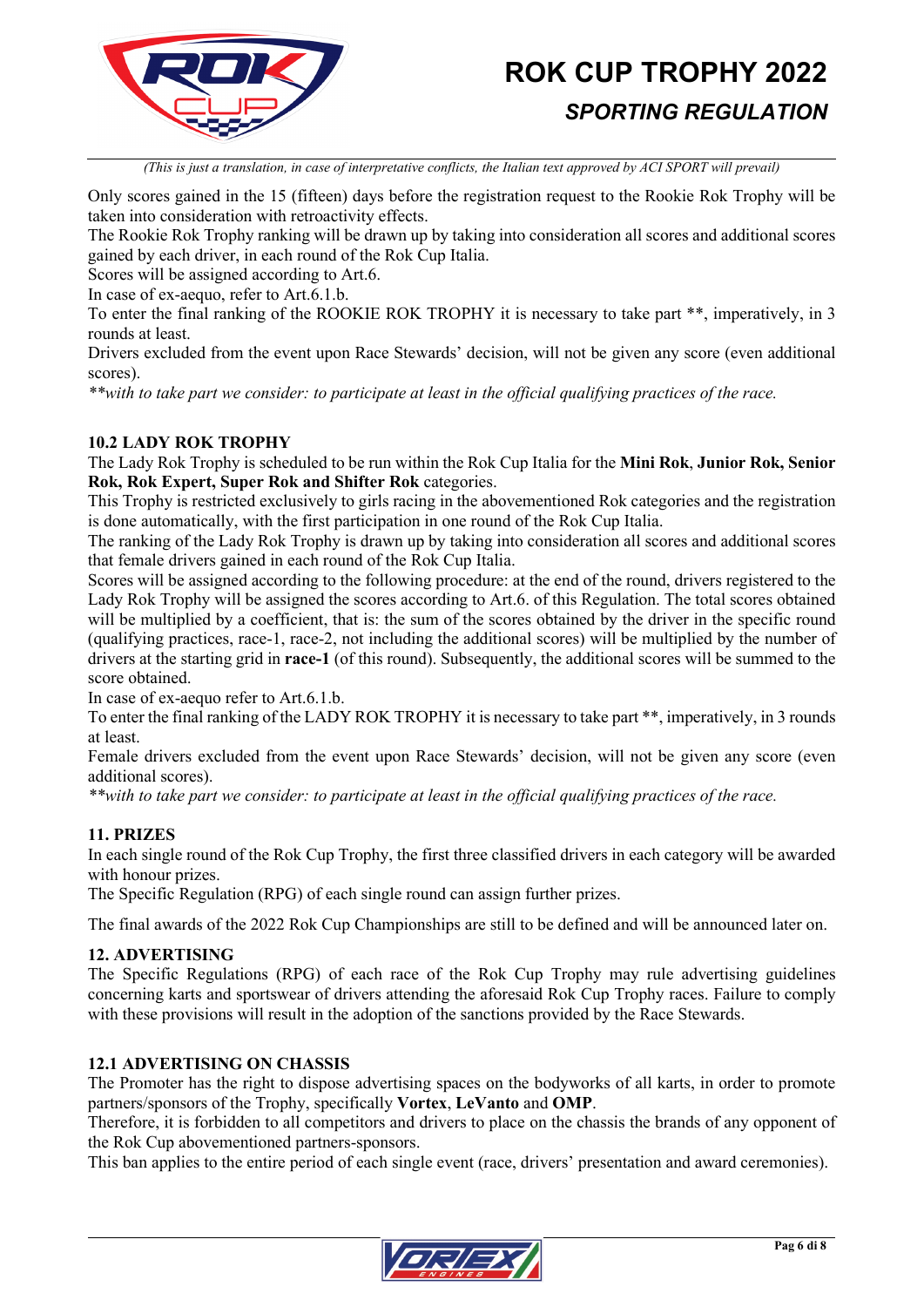

*(This is just a translation, in case of interpretative conflicts, the Italian text approved by ACI SPORT will prevail)*

# **12.2 ADVERTISING ON RACING SPORTSWEAR (HELMET INCLUDED)**

It is forbidden to all competitors and drivers to place on any technical racing sportswear (helmet included) the brands of any opponent of the Rok Cup partners-sponsors, specifically **Vortex's** and **LeVanto's**. This ban applies to the entire period of each single event (race, drivers' presentation and award ceremonies).

# **13. RACE FORMAT**

#### **Rok Cup Italia Format**

If the number of drivers taking part in the event does not exceed the maximum number of drivers admitted on track, the race format is as follows:

-free practices

-qualifying practices

-race-1

-race-2

| <b>CATEGORY</b>    | RACE-1  | RACE-2  |
|--------------------|---------|---------|
| <b>MINI ROK</b>    | 12 Km   | $10$ Km |
| <b>JUNIOR ROK</b>  | $20$ Km | 16 Km   |
| <b>SENIOR ROK</b>  | $20$ Km | 16 Km   |
| <b>EXPERT ROK</b>  | $20$ Km | 16 Km   |
| <b>SUPER ROK</b>   | $20$ Km | 16 Km   |
| <b>SHIFTER ROK</b> | 20 Km   | $16$ Km |

The starting grid of race-1 is determined by the result of the qualifying practices.

The first eight positions of the starting grid of race-2 are obtained by the reversal of the arrival order of race-1: the 1<sup>st</sup> (first) classified driver in race-1 starts eighth in race-2, the  $2<sup>nd</sup>$  (second) classified driver of race-1 starts seventh and so on until the 8<sup>th</sup> (eighth) classified driver, who will start in first position.

In case two or more categories are incorporated in the same race, the reversal is done according to the first eight positions obtained (without considering the different categories they are from).

If the number of drivers taking part in the event exceeds the maximum number of drivers admitted on track, the race format is as follows:

-free practices

-qualifying practices

-heats or qualifying heats

-race-1

- race-2 optional

# **Rok Cup South and Rok Cup Challenge format**

The race format, as well as the number of laps are decided by the Race Specific Regulation (RPG) of each single race and by the Karting Sporting Regulation.

- Free practices
- Qualifying practices
- Prefinal or, if necessary, heats or qualifying heats
- Final

Final B: Upon the decision of the Organizer of each single round of the Rok Cup Trophy it is possible to organize the Final B, restricted to the drivers excluded from the final (or race-1). Such possibility must be mentioned in the Race Specific Regulation (RPG).

Races are scheduled on one or several days; specification to be mentioned in the Race Specific Regulation (RPG).

The Race Specific Regulations (RPG) of each single race of the Rok Cup Trophy can have different race procedures and formats.